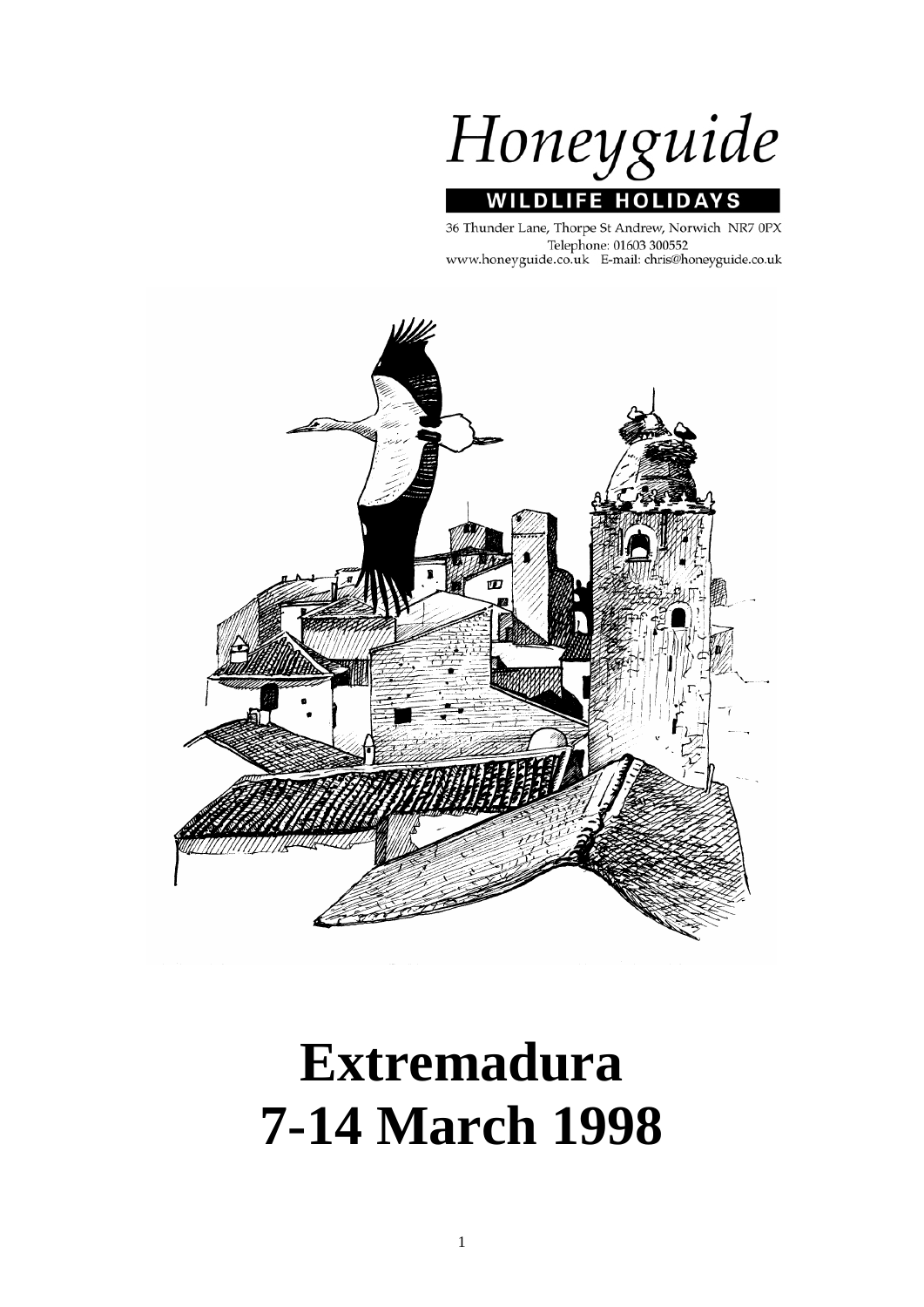## **Extremadura 7-14 March 1998**

## The group

| Mike Pill<br>Doreen Pill                            |                              |  | <b>Norfolk</b>      |
|-----------------------------------------------------|------------------------------|--|---------------------|
| Mike Edwards<br><b>Jo Edwards</b>                   |                              |  | Leicester           |
| John Wakerley<br><b>Christine Wakerley</b>          |                              |  | Bury St Edmunds     |
| Kate Groom<br>Barbara Gascoigne                     |                              |  | Ipswich             |
| Jenny Loring                                        |                              |  | Newcastle           |
| <b>Audrey Elson</b>                                 |                              |  | Sevenoaks           |
| Ian Schalburg                                       |                              |  | Seaford             |
| Kate Abbott                                         |                              |  | Twickenham          |
| <b>Bernard Robinson</b><br><b>Margaret Robinson</b> |                              |  | Stockport           |
| Angela Turner<br>Ann Suckling                       |                              |  | <b>Norfolk</b>      |
| Leaders:                                            | Graham Hearl<br>Chris Durdin |  | Mallorca<br>Norwich |

Report written by Chris Durdin. Illustrations by Rob Hume. Cover: white storks at Trujillo.

As with all Honeyguide holidays, £25 of the price of the holiday was put towards a conservation project, in this case for La Sociedad Española de Ornitología (SEO), the Spanish Ornithological Society, and its work in Extremadura. During the holiday, Carlota Viada Sauleda of SEO's Madrid office came to Trujillo to collect the cheque for £400. This brings the total given to SEO since the first Honeyguide holiday in Spain in 1991 to £3,570. A thank-you letter from Carlota appears at the end of this report (but not this web version).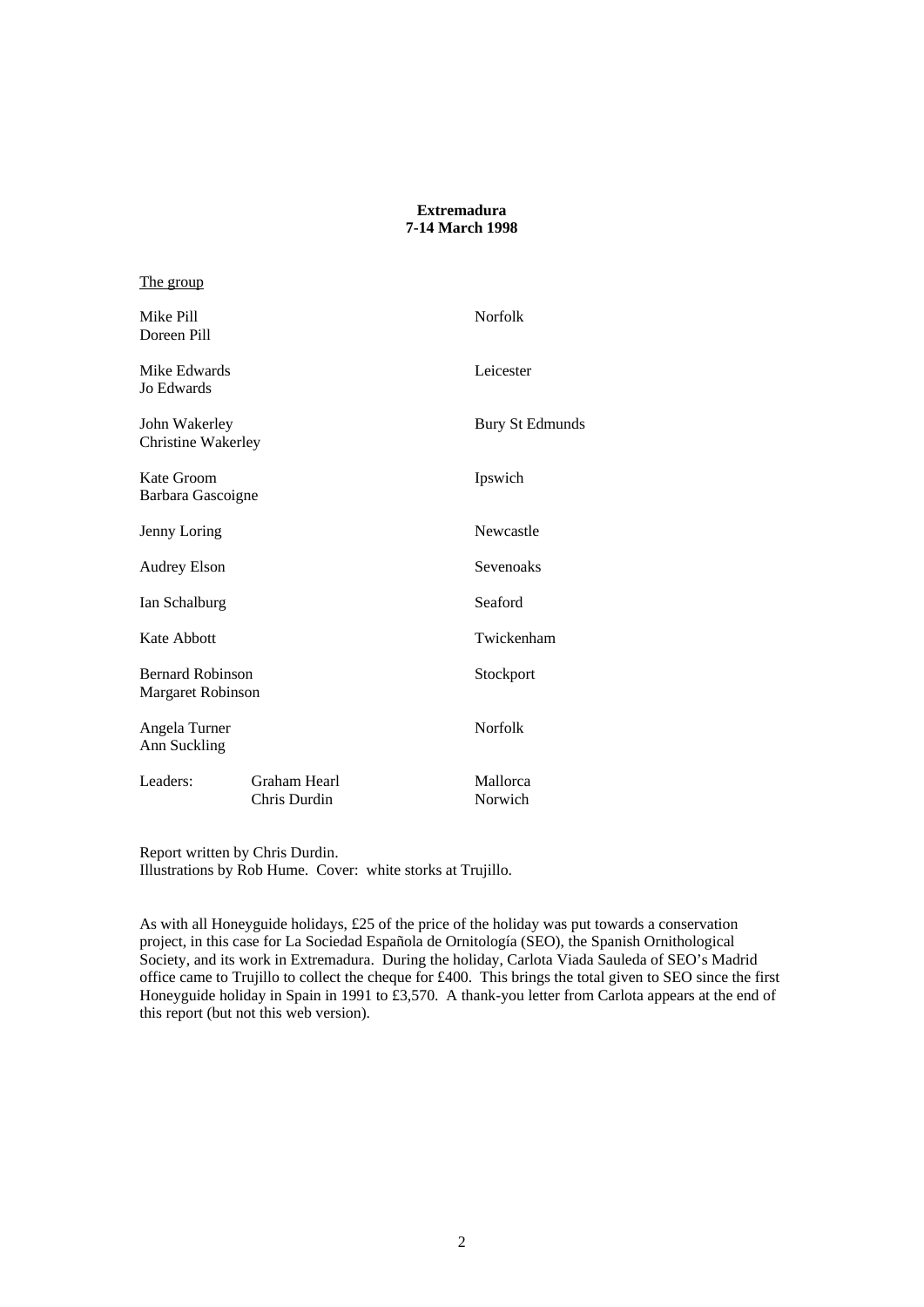#### **Extremadura 7-14 March 1998**

## Saturday 7 March: Madrid to Trujillo

Fifteen of us arrived in the late afternoon at Madrid after a smooth flight from Gatwick, and there to meet us were Bernard & Margaret and Graham Hearl who had flown in from Manchester and Mallorca respectively. The clean white Ford Tourneo minibuses were checked and loaded, and we were soon doing battle with the Madrid motorways. Dusk was already gathering as we left the urban sprawl towards Trujillo. About two-thirds of the way there we broke the journey for drinks and sandwiches at a service station where the man behind the desk told us that John Major had called five or six times on route for his summer holidays. Perhaps it was true, or maybe all English men look like a little like John Major to a Spanish service station assistant. We then journeyed on and were soon in Trujillo and at the Hotel las Cigüeñas.

#### Sunday 8 March – Belén Plain

Spring had arrived in Trujillo for house martins were already building nests on the back on the hotel, but the weather was more like that of English summer's day, warm at first and soon very warm. Breakfast at eight was our usual routine, including today, or at least for all those who remembered to move on their alarm clocks an hour for Spanish time. On a wet flash opposite the hotel there were spotless starlings, white wagtails and meadow pipits.

The day was spent in a gentle tour of the Belén plain, close to Trujillo, with as many stops as the wildlife demanded along the way or Graham had tricks up his sleeve. The blaze of spring colour was often stunning: pink sheets of the campion-like *Silene colorata*; yellow crucifers covering fields; and masses of white Spanish broom *Cytisus multiflorus*. The broom was the first of several flowers that were not in Blamey and Grey-Wilson's Mediterranean flowers and found in Polunin's Flowers of SW Europe, and not the last of which Graham knew anyway. But eyes were soon looking upwards from these as the minibuses stopped to admire a stunning great spotted cuckoo close to the road, soon followed by crested larks, ravens and the first close white stork.

How long would it be before it was 'just another white stork' I wondered as we made our first exploration on foot a few hundred metres along a green lane, Tuesday, Monday or this afternoon? More like a few minutes, it turned out. A southern grey shrike – now split as a separate species from the great grey shrike – was memorably misheard by Kate A. as 'sodding great shrike', a name that stuck all week and for some of us, I suspect, for ever. Nine cattle egrets, some with pronounced buff coloration on their plumage for the nesting season were with cattle in the fields; perched hoopoe and stonechat were easy to see, followed by Spanish sparrows which are happily increasing in this area and nothing like as elusive as they once were. It was Jenny who found the hummingbird hawk-moth and Bernard the little bustard, for which we retraced our steps to view through the six or seven telescopes we had between us.

'The best birding in 27 years' said Ian with a twinkle in his eye, immediately denying it and changing the figure to 28. But better was still to some as we stopped to watch a group of calandra larks overhead, with their distinctive black underwing and white trailing edge to the wing and an atmospheric rasping note in their song flight. Then a flock of 25 little bustards, showing much white on the wing, not unlike giant snow buntings, and the first of daily black vultures, that barn door of a bird here in the best place to see them in Europe.

Picnic lunches were every day a treat; always with bread, water and wine for those that wished, and a selection of meat, cheese and fruit. The place was as good, especially for a pair of red-rumped swallows on a fence which were evidently nesting in a culvert under the road. Completing the picture were white storks on their massive nests in trees beyond a small lake, soaring griffon vultures and sand crocuses *Romulea columnae* at our feet, with the backing sounds of the clanging of sheep's bells and the gentle but persistent 'zip…zip…zip' of a fan-tailed warbler.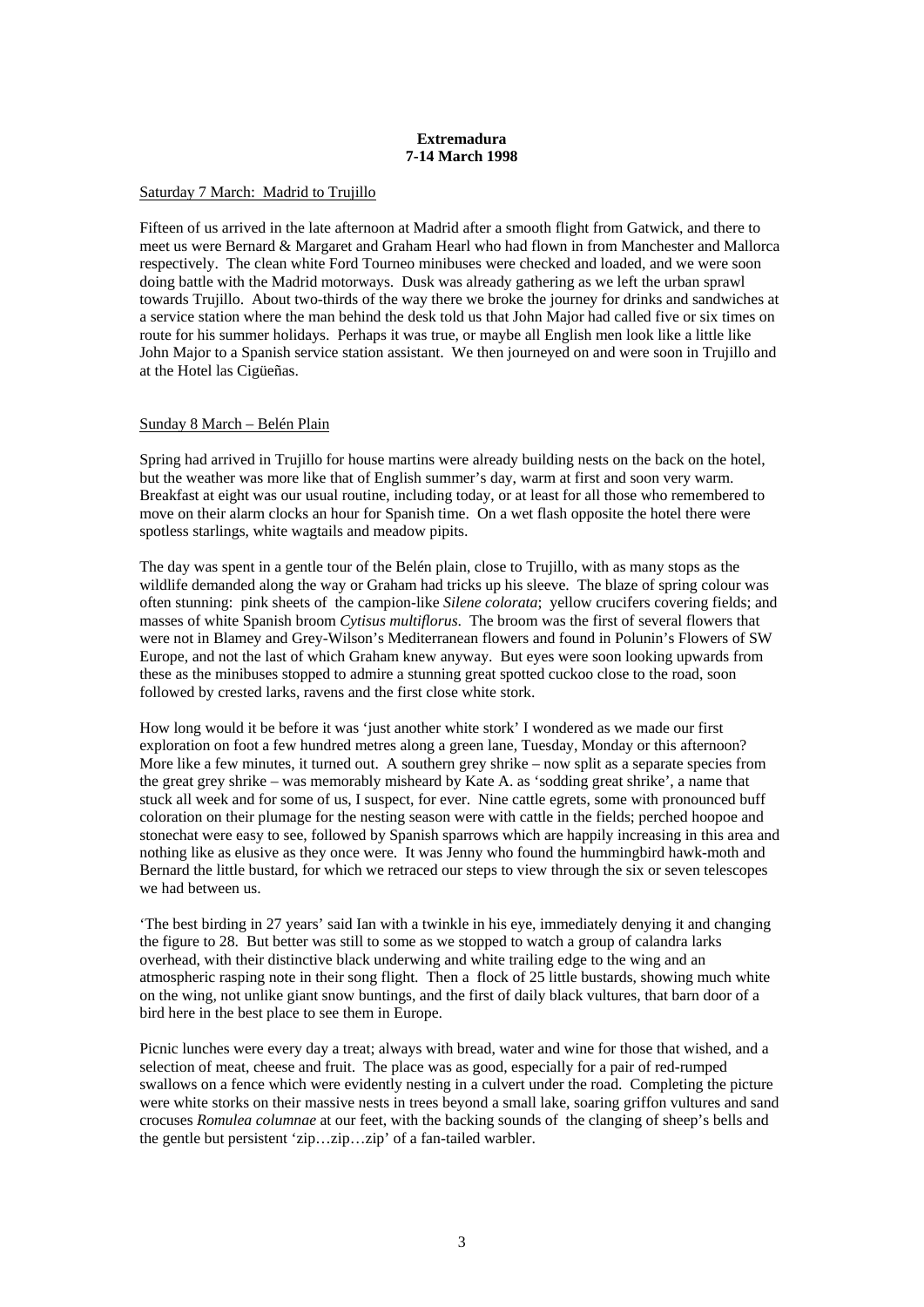The plains were searched without luck for great bustards and we took a brief break from the excitement with a drink in a bar at Torrecillas de la Tiesa, outside which there were Indian bead trees covered in beads.

Next stop was an at first sight unattractive truckstop near the motorway at Carrascal, but it was ideal place to view an area of holm oak dehesa – wood pasture – under which there was a sheet of annual daisies, a flock of sheep and several azure-winged magpies in and out of the trees. Seventeen of us took these in while Graham slipped quietly away a few yards in order to locate a small group of vultures on the ground. Perhaps more striking still was the low flypast of black and griffon vultures, to the sound of exclamations and clicking shutters.

The final stop was by a Roman bridge over the Río Almonte at Jaraisejo. Like the many seasonal wetlands we'd already seen, there were white sheets of water crowfoot here with frogs hopping around. A crag martin sat on one of the arches and little ringed plovers were found on the gravel beyond the river channel. Tiny daffodils turned out to be common jonquils *Narcissus jonquilla* and the small iris, barbary nut, was frequent here as elsewhere. Then back to base and time for a walk into town for some, a cup of tea for others before gathering for our daily log followed by the evening meal. The meals turned out to be quite a treat: tasty, varied, and always very Spanish, with plentiful wine and water included.

## Monday 9 March – Monfragüe

Somewhere north of the pigs in the dehesa a stop by the roadside led to the discovery of sawfly orchids. The lupins here and so often by the road were narrow-leaved lupins *Lupinus angustifolius*. There were choughs and crag martins on arrival in Monfragüe, then up the steps to the monastery past meadow clary and weasel snout (a toadflax). The reward for the climb was immediate in the form of several black vultures and a soaring black stork. A botanical diversion included corn gromwell, starof-Bethlehem, tassel hyacinth, the tiny, sticky-leaved rue-leaved saxifrage plus rustyback fern and with an effort the name of *Paronychia argentea* was put to the prostrate silvery plant here and often seen elsewhere. As we started our descent there was a long distraction from several blackcaps, a robin and even a song thrush plus a stunning pair of red-rumped swallows. Today the pull in off the road opposite the rock of Peñafalcon was relatively quiet.

Lunch was in view of a dam and also a cliff with eight griffon vulture nests. Around us were the distinctive crinkle-cut leaves of the mullein *Verbascum sinuatum*, large blue alkanets *Anchusa azurea* and the blue-flowered form of scarlet pimpernel. The hide here adds little to the views of the griffons and everyone was far more impressed by the pale, soaring form of a short-toed eagle.

Early afternoon in the heat was quiet at the next stop with a fine view over the scrub where subalpine warblers sang but not much and with little show. The stop had been the classic place to see Spanish imperial eagle but word had reached Graham – and Carlota from SEO – that due to poisoning they were there no longer. A black redstart did show well. A little further along there was much mud around the lake on which we found a water pipit with distant little ringed plovers.

Tiétar cliffs lived up to their reputation with a procession of raptors: griffons, often seen descending with feet outstretched, black vulture, black kite and short-toed eagle, and distant alpine swifts beyond the birds of prey. It was good for botanising too with scores of delicate hoop petticoat daffodils, a few whitish drooping flowers of angel's tears *Narcissus triandrus*, meadow gagea, tree heath and laurestinus (the familiar garden *Viburnum tinus*) in the scrub and many Spanish bluebells *Endymia hispanicus*.

There was a cirl bunting when we returned to the lunch spot on the way back: also found were Margaret's sunglasses!

## Tuesday 10 March – Valdesalor

A 7.30 breakfast to allow an early start through Cáceres and into the plain to its south at Valdesalor. We parked by the bridge into this open grassy plain and an inspection revealed that to take the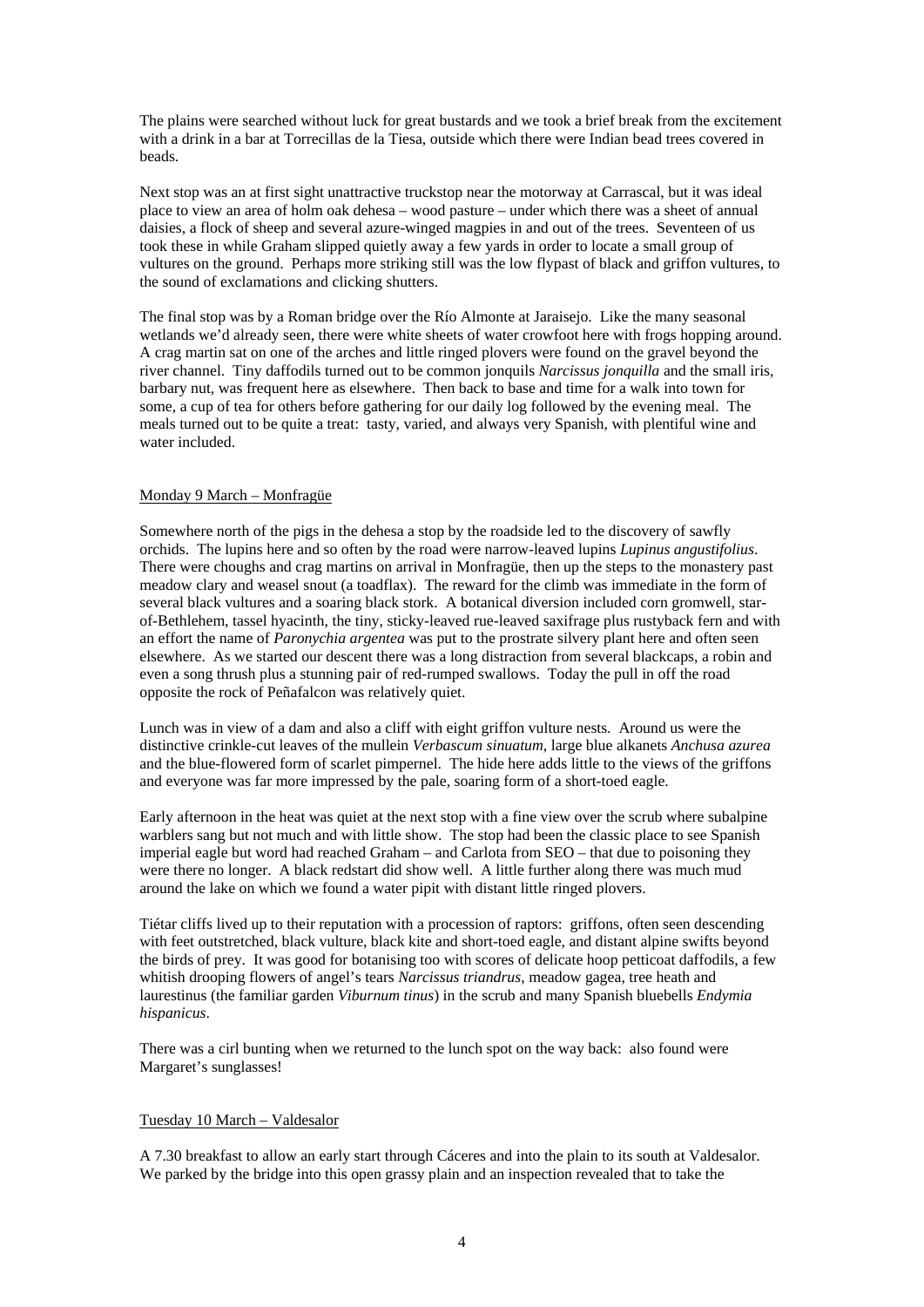minibuses across the bridge may be possible but not worth the risk. A glorious pair of red-rumped swallows cruised around the bridge and calandra and crested larks were with us from start to finish.

For dry steppe country on a warm day the landscape was surprisingly green, with sand crocuses and hoop petticoat narcissi along the way. But this was a place above all for birdwatching. A distant flock of what appeared to be waders were exactly that when they settled: 24 golden plovers, late winter visitors. We passed a farm, where the dogs greeted us loudly but without menace. Then, as we took a right turn, Graham picked up some distant dots through the heat haze: as we approached them their numbers increased to 14 and they became increasingly recognisable as great bustards. Some blackbellied sandgrouse dropped in, but were little more than dots in the telescopes on the fields as we studied them over lunch a few hundred metres before we might have met the railway line crossing the plain. On our return to the minibuses there were linnets and a great spotted cuckoo by the bus, chiffchaffs singing in the reedmace and a red kite that seemed to be dropping into the road.



We chose to come back the scenic route. There were distractions: a southern grey shrike on a wire; short-toed eagle low overhead; storks nesting and bill-clapping on a grain silo. Then in an open, farmed area, Graham again found more distant dots – now without haze - that were clearly 40 great bustards. Two flew past us, settled in a field nearby, and with care we approached close enough to see the whiskers on the male.

A photostop close to Trujillo and we were back at base. The evening log at 7.45 came with Graham's usual question about our bird of the day, where strangely no-one said great bustard. He spotted the wind-up about a third of the way round…

#### Wednesday 11 March – Monroy

It was one of those days for exploring in a different direction, this time north towards Monroy. Again sunny and bright, but a cool breeze to start with as we looked at stripe-necked terrapins on the concrete edge of a farm pond. Spanish sparrows were especially obvious here, with black kite, cattle egrets and other regulars around. Monroy itself has a pretty town square and we took coffee in the bar confusingly named Casino. A short walk to the church followed where white storks bill-clapped and copulated despite the group of onlookers.

Further along we stopped for our first woodchat shrike, then picnicked in the lee of a hedge. Next stop was a colony of white storks in stone pines, then the next for a pale grey shape that at first dipped out of sight over the rise but was seen well enough to be identified as a male Montagu's harrier. A left hand turn and a grey harrier was over the wheat fields again, then three of them, but they turned out to be hen harriers – a potential trap for holiday leaders and a reminder of the care needed on identification.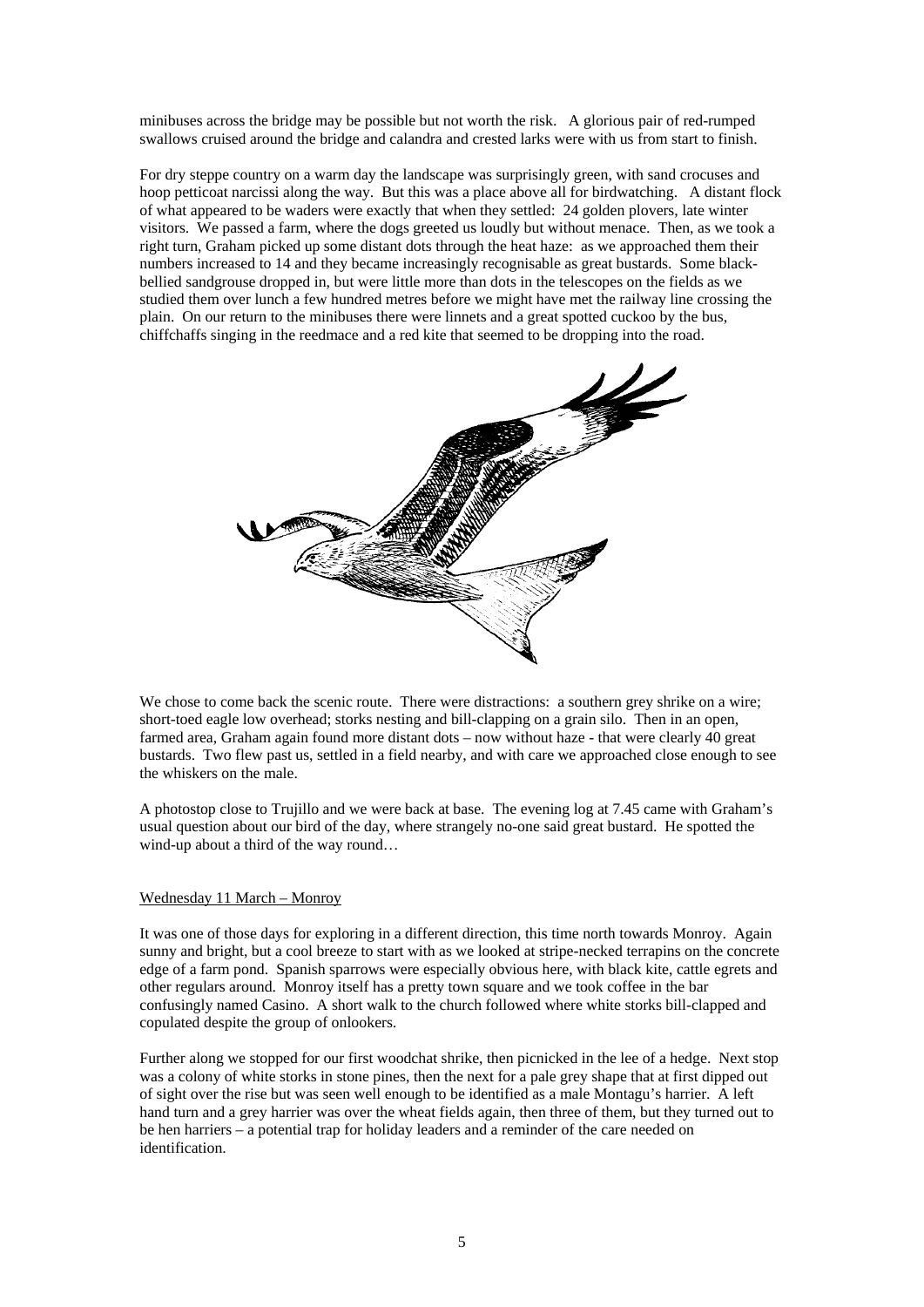A hunting party of lesser kestrels, hundreds of goldfinches, a male little bustard and a group of some 15 azure-winged magpies were seen along the way. Then, in the late afternoon, there seemed to be a buzz of activity as we approached home. Highlights were some 60 little bustards in a flock, plus nine pintailed and a few black-bellied sandgrouse, albeit at a distance.

## Thursday 12 March – Trujillo and the Belén plain

A free morning in Trujillo, though we walked as a group through the market as far as the *plaza mayor* – the main square - which is surrounded by impressive buildings under the watchful eye of Trujillo's most famous son, the conquistador Pizarro. The moorish castle above the town offers fine views over open countryside, and there are also excellent views to be had of the scores of lesser kestrels and many white storks that make Trujillo their home. Many had a coffee in the square before we reconvened at the Hotel las Cigüeñas at one o'clock.

Lunch was in a sheltered lane not far into the Belén plain. A wander down the lane followed, splitting informally into two groups, though not far apart. The first found Spanish festoon; the second studied Thekla and crested larks feeding side by side; both watched feeding lesser kestrels close to.



Joining us at our evening gathering was Carlota Viada Sauleda of La Sociedad Española de Ornitología (SEO), the Spanish Ornithological Society. She told us of the wildlife of the steppes, and the threats to wildlife that SEO is tackling as diverse as poisoning, electric pylons and agricultural intensification. We presented her with a cheque for £400 and we all came away with SEO badges and an admiration for the challenges facing SEO's small team.

## Friday 13 May – Monfragüe

By the Plasencia road north from Trujillo a pink blob caught my eye and there, opposite some large, white gate posts, was the most stunning pink butterfly orchid. Yellow anemones were also found by the roadside and a woodlark was singing.

At Peñafalcon, there was much more life than on our previous mid-afternoon visit. There must have been 100 griffons as we arrived at the lay-by, and three black storks kept us, the griffons and the rock company. Blue rock thrushes were performing well, perching in their well-known style on the high points of rocks, and after wandering a little way along the road two rock buntings were found below us. A shrubby pea was named by some passing students as the local subspecies of *Adenocarpus hispanicus.* 

At Villarreal de San Carlos we paused at the coffee shop which also had a fine selection of postcards of local wildlife, T-shirts and even videos about the area. Unlucky  $13<sup>th</sup>$  came true when a minibus mirror got caught on a roadside sign, but the parts were all found and an excellent re-assembly job proved possible. Lunch was spent studying ants carrying off bits of bread and lettuce; other wildlife included woodlarks and a short-toed eagle on a pylon.

The last stop on the last full day and Graham still had an ace up his sleeve. Spanish festoon is a possibility close to the Río Almonte, he advised, and no sooner were we out of the buses there was the most perfect specimen of this pretty butterfly which was swooped into the butterfly net for close examination in an insect pot. Terrapins and a kingfisher on the river completed the day.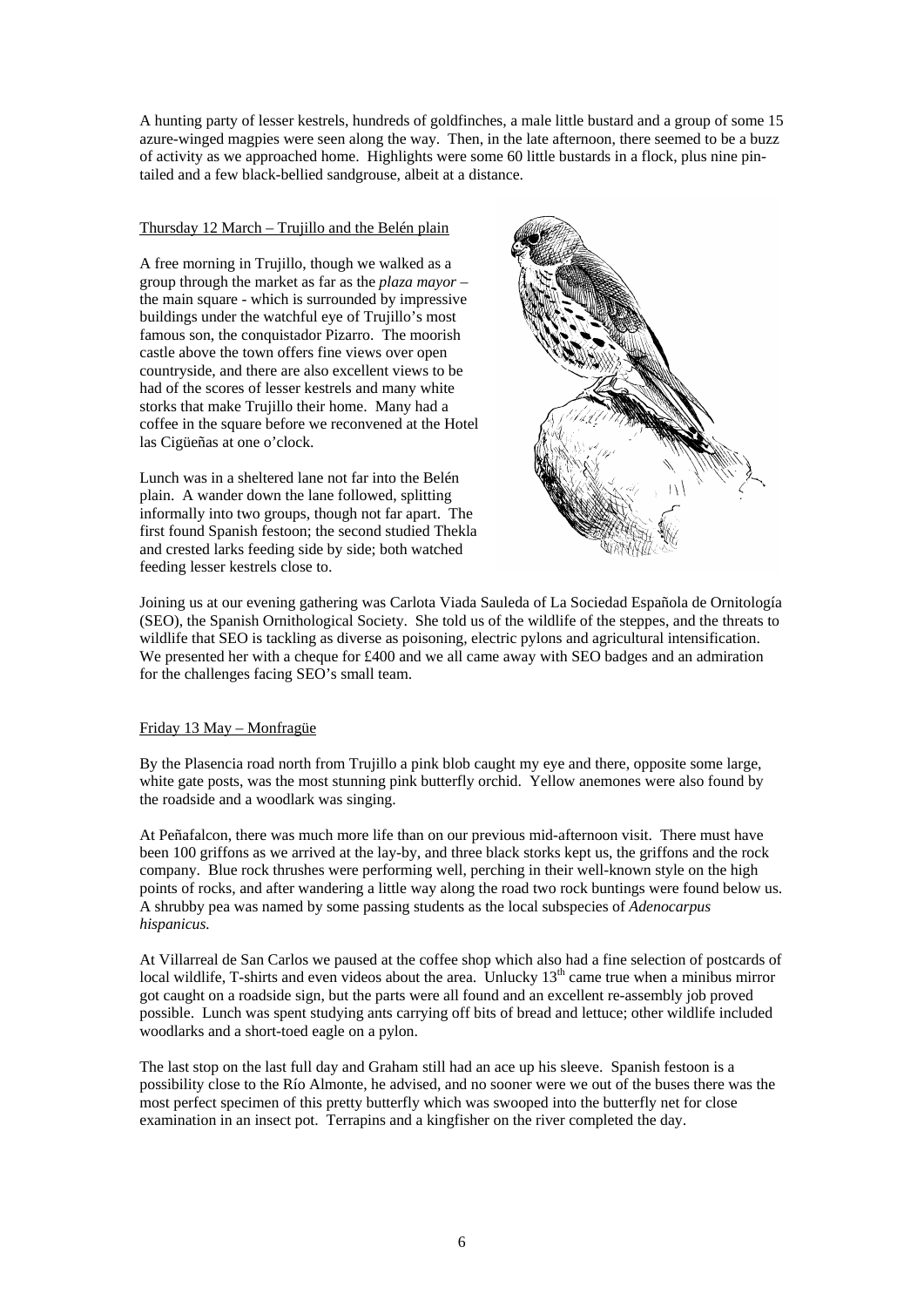## Saturday 14 March – Trujillo to Madrid

An earlyish breakfast, promptly away at 8.30 and we made good progress along the motorway. Storks nesting on a motorway sign above the traffic and two great bustards for those at the front of the following bus were two highlights. After refuelling close to Madrid, the usual waiting and shopping at the airport were followed by a smooth flight home.

## **Butterflies**

Small heath Clouded yellow Red admiral Wall Dappled white Scarce swallowtail Green hairstreak Small white Spanish festoon

Holly blue

**Reptiles/amphibians/mammals**  Stripe-necked terrapin Iberian wall lizard

Marsh frog

Rabbit Hare